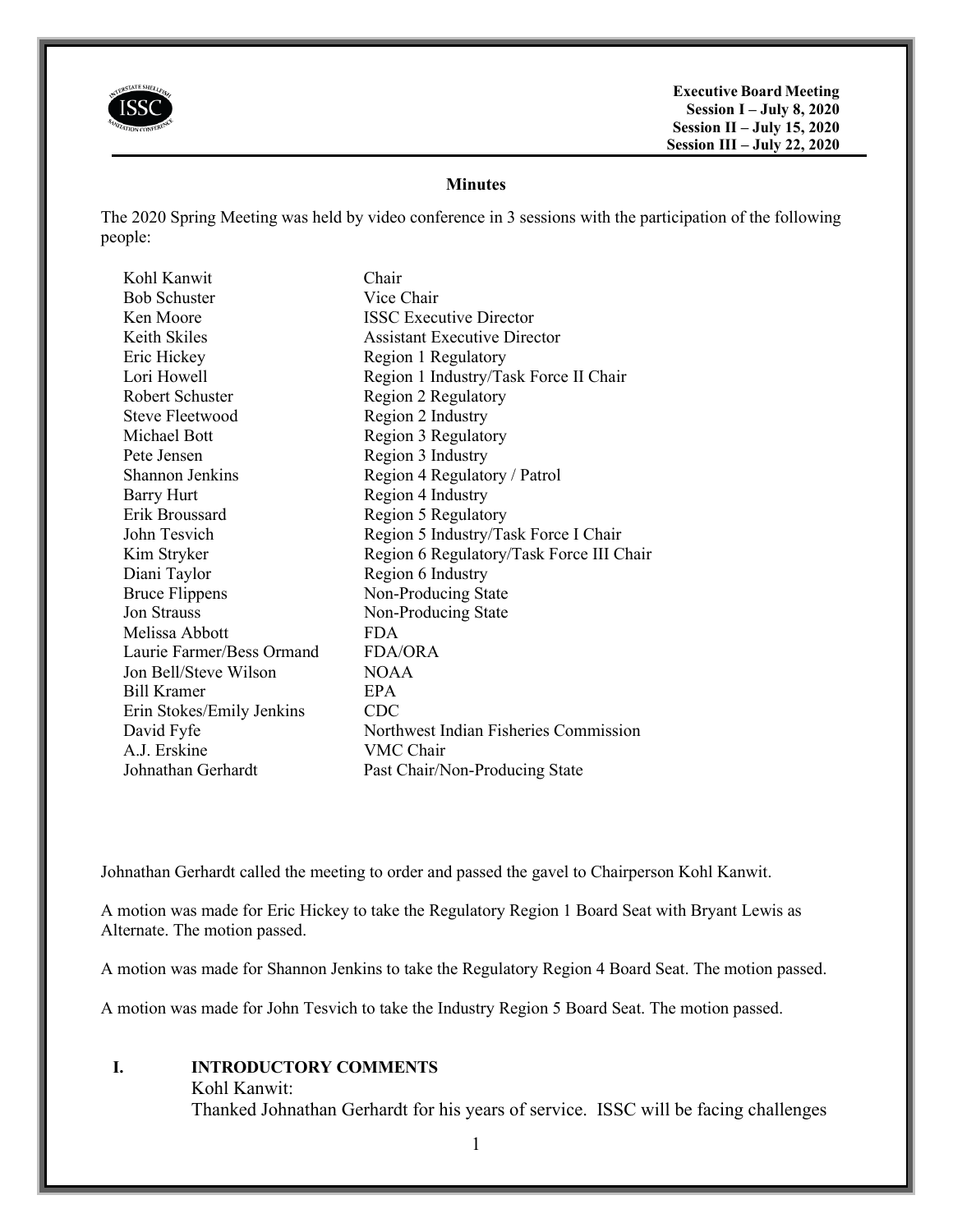due to the pandemic.

### Melissa Abbott:

Reviewed staffing changes. Staffing issues have caused delays in finalizing dye studies but final reports from several studies from last year are currently being finalized. There are two studies that need to be completed for this year that have been placed on hold due to COID-19.

# Laurie Farmer:

FDA has lifted stop work order in field operations. The department is using a matrix to determine the areas that FDA employees can travel. Remote assessment work is being conducted by FDA specialists. 15 states have requested certification extensions, 1 state has requested SSO certification extension, 2 states have requested water quality sampling reductions and lab evaluations have been postponed. 2020 evaluations will be extended into 2021. 2021 evaluations will be extended to 2022. There are also several staffing changes occurring within ORA. All training will be virtual through 2021. All shellfish courses are being transitioned to a virtual setting at this time. Laboratory training is postponed until face-to-face courses can resume. All regional meetings and seminars have been cancelled. FDA will be reviewing and editing the molluscan shellfish compliance program.

# Jon Bell:

Steve Wilson will replace Jon Bell as the NOAA representative on the ISSC Executive Board. The entire agency is on tele-work. There are several staffing changes that are being made.

### Steve Wilson:

There will be more participation by NOAA due to the presidential order promoting aquaculture. NOAA laboratories will be offering assistance to states when possible.

# Bill Kramer:

Very little updates to previous information shared but some links have been updated. Epa.gov will provide information concerning COVID-19. (Update Attached)

# Erin Stokes:

Emily Jenkins will be filling in for Erin Stokes as Erin works on COVID-19 Team. CDC is mostly working through tele-commute. Cases are lower for January-May of 2020 than the same period from 2019. The expected uptick in cases has not occurred. It is believed that this may be due to closures and other activities associated with COVID-19. More CDC employees are becoming involved with ISSC.

### **II. PROGRAM CHAIRMAN'S REPORT**

If the ISSC holds a 2020 Fall Executive Board Meeting, it will be held by video conference.

Site visits for the 2021 Biennial Meeting have been postponed due to COVID-19. The meeting will most likely be held in Florida due to state travel restrictions placed on several Gulf states.

# **III. COMMITTEE REPORTS**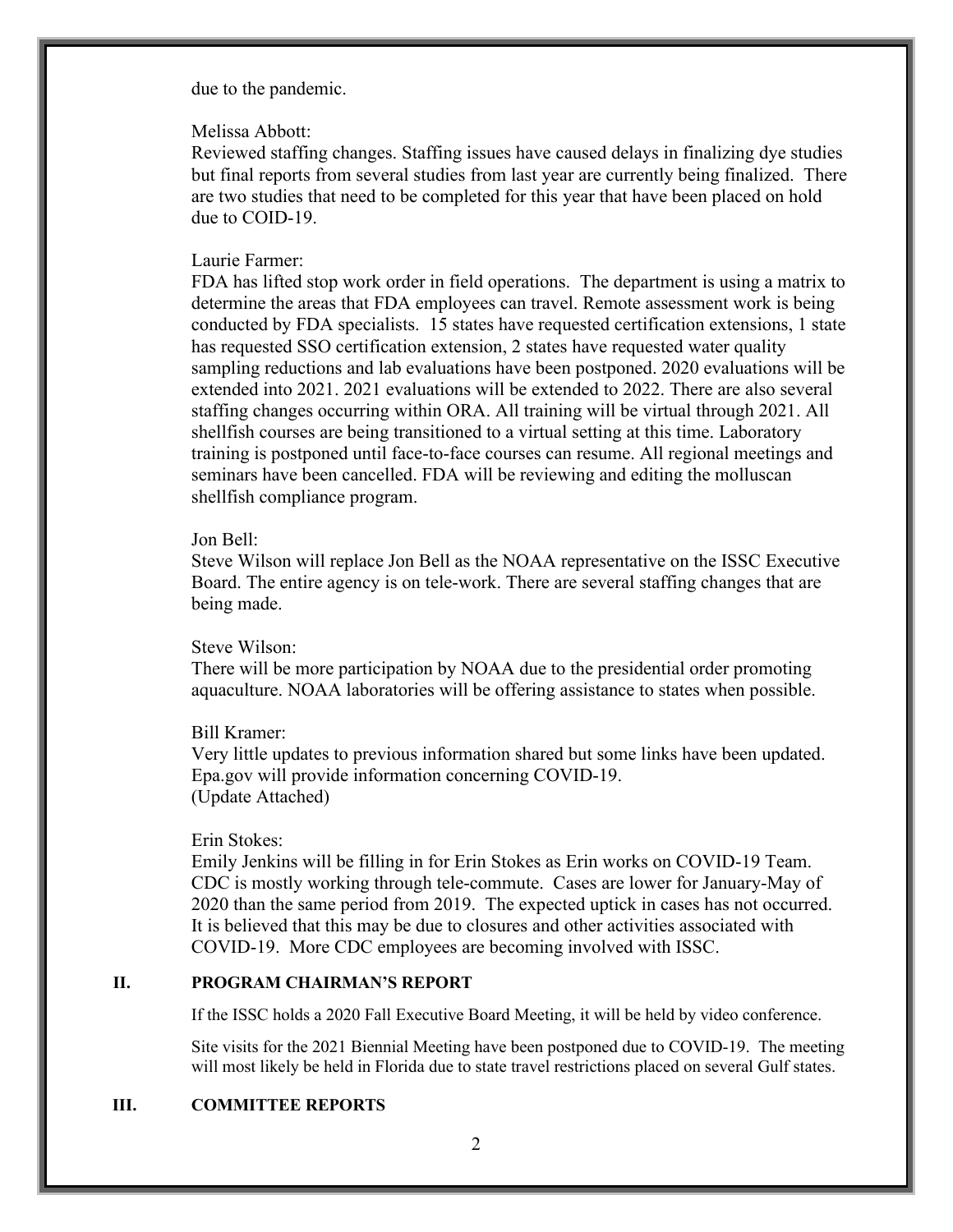A. Executive Committee Report

The 2020 FDA Cooperative Agreement ends at the end of August and the 2021 FDA Cooperative Agreement application was submitted at the end of June 2020. The FDA Small Conference Grant was closed out in early 2020.

A copy of the 2020 budget was provided to the Executive Board. A motion was made and seconded to approve the 2020 ISSC Budget. The motion passed.

Scott & Co. has been retained to conduct the ISSC audit and preparing tax filings for 2019. An extension was approved by the IRS. The extension is until November.

- B. NSSP Evaluation Criteria Steering Committee This committee will provide guidance for developing evaluation criteria to all Evaluation Criteria committees.
- C. Plant Evaluation Criteria Committee Report The Committee recommended interim in plant evaluation criteria. A motion was made and seconded to adopt the in-plant evaluation criteria on an interim basis. The motion passed.

## D. Training Committee

The following presentations have been developed and reviewed by the committee. No regional meetings have been held so these presentations have not been presented.

- Illness Outbreaks An Overview and Interpretation of the 2019 Proposals Adopted Amending Chapter II
- 2017 NSSP Model Ordinance Chapter VI. Shellfish Aquaculture

## **IV. OLD BUSINESS**

A. US/EU Equivalency Agreement – Melissa Abbott, FDA

FDA provided an update at the 2019 Biennial Meeting concerning the US/EU Agreement. The EU and FDA are still committed to finalize the agreement but COVID-19 has impacted the timeline and caused delays due to reprioritization. FDA will conduct webinars with the ISSC membership when the agreement is finalized and ready to be implemented. The EU will be conducting a separate audit on processed shellfish for export by the US.

B. The 2019 Work Plan Evaluation and the 2020 Work Plan have been provided. The Executive Board will have 30 days to review. If comments are received, they will be submitted to the Executive Board for review. If no comments have been received, the plans will become final.

#### C. ISSC Funded Research Projects

There are five existing research contracts. All grantees requested extensions that were granted. Two final reports have been received and reviewed by the Research Management Committee. When the reports are approved by the Committee, they will be posted on the ISSC website.

In April 2019, an RFP was distributed for available 2020 funds. Twelve proposals were received, reviewed and ranked by the Research Management Committee.

#### D. COVID-19 NSSP Strategy

Guidance has been provided to states regarding NSSP compliance exemption which will be allowed to address staff travel restrictions. If further exemptions are needed or if the temporary guidelines need to be extended, the Executive Board will address the request.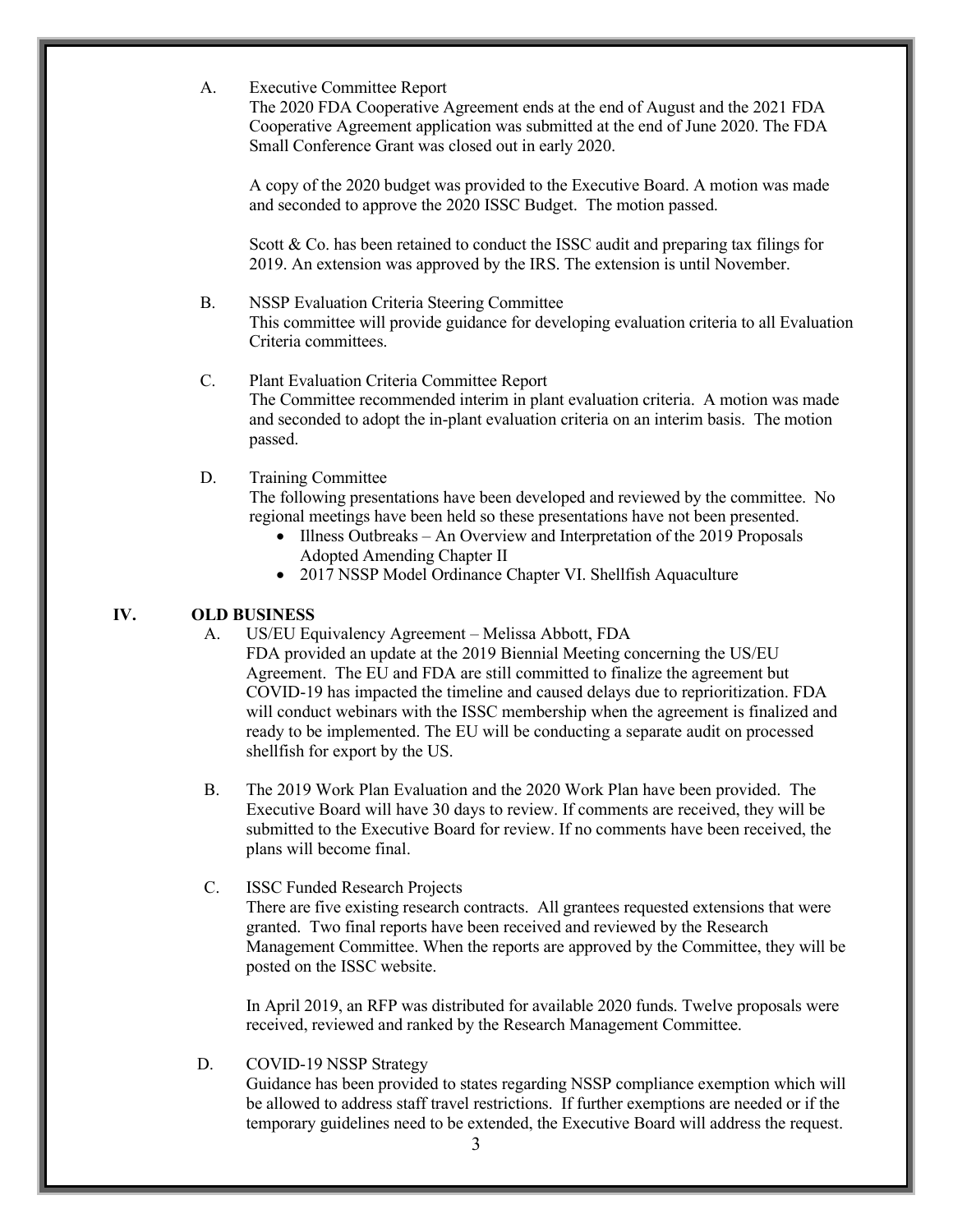E. Surf Clam Time Temperature Study A study design is being developed from recommended actions made by the Study Design Committee. FDA is currently conducting a *V.p.* matrix extension for surf clams.

## **V. NEW BUSINESS**

A. 2020-2021 Committee Rosters and Assignments A motion was made and seconded to accept recommended committee charges and rosters. The motion passed.

B. AFDO/FDA Cooperative Agreement There has been a significant increase in the amount of monies provided for shellfish programs. The equipment limits were raised from \$5000 to \$25,000 during this cycle and will be raised to \$40,000 during the next application cycle.

### C. FDA Response to 2019 Summary of Actions

1. Proposal 17-100 Marina Definition

FDA concurred with the premise of the proposal, however, FDA did not concur with the adoption of the proposal. A motion was made and seconded to send the proposal back to committee to address FDA's concerns. The motion passed.

FDA expressed concerns regarding pollution assessments in mooring areas. A motion was made and seconded to have a committee provide guidance on No Discharge Zones. The motion passed.

FDA believes there are times when less than 20 boats should be considered a pollution source in a mooring area depending upon size and purpose of the boats being moored. A motion was made and seconded to have a committee provide guidance regarding the congregation of less than 20 that could be considered a pollution source. The motion passed.

FDA put forth several editorial language changes that will be handled as such. Additionally, FDA had concerns regarding the phrase "public entity" for which there presently is not a definition. FDA recommended the term should be removed. A motion was made and seconded to take an interim action to exclude the term public entity and request a committee determine more appropriate language.

- 2. Proposal 17-206 Shellfish Illness Response Associated with *Vibrio parahaemolyticus* (V.p.) FDA requested that a committee be appointed and address this proposal as soon as possible.
- 3. Proposal 19-241 *Vibrio vulnificus* risk evaluation FDA supports the decision to have the VV Illness Review Committee develop a list of appropriate metrics to assign Vv cases to facilitate the committee's charge.

#### D. Proposal 19-111

While incorporating changes into the NSSP Guide, several inconsistencies with language were created. A motion was made and seconded for a committee to be charged with reviewing the changes and addressing any inconsistencies resulting from the changes. Motion passed.

E. Proposal 19-302 – Laboratory Method Matrix Extension Requirements The adopted language of this proposal required a matrix extension for species other than

4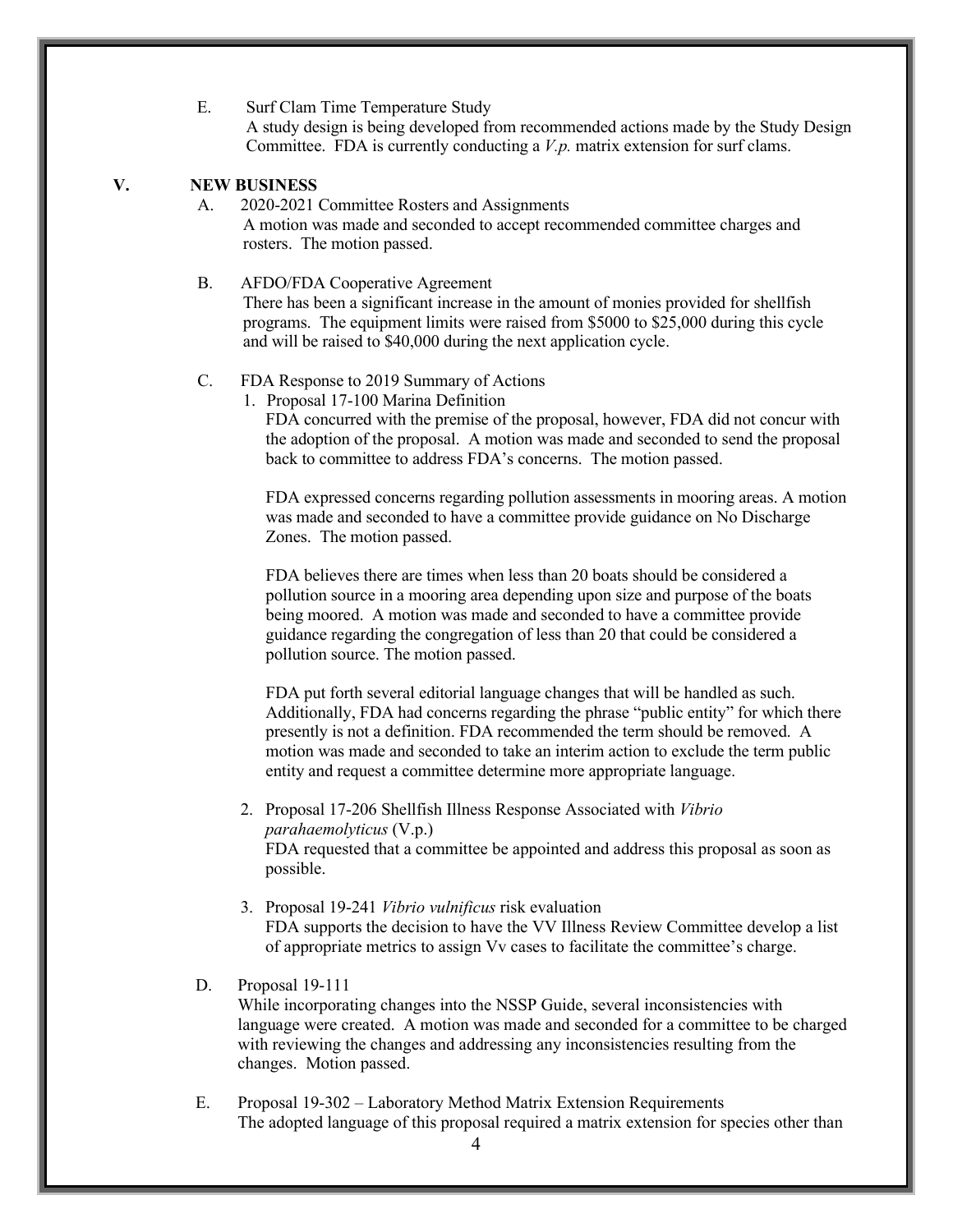those in the original method approval. That was not the intent of this proposal. A motion was made and seconded for a committee to look at the term species and come up with a more appropriate term to determine when a matrix extension would be needed. Motion passed

- F. 2019 NSSP Guide Revision The Guide is currently being reviewed by FDA. FDA expects their first review to be submitted to the ISSC Executive Office by Friday July 17, 2020. Publishing of the Guide to the FDA website is expected to occur in September.
- G. Executive Board Vacancy Region 5 A motion was made and seconded for John Tesvich to fill the open position for the Region 5 Industry Representative. Motion passed.

## H. 2020 RFP Awards

Following review by the Research Management Committee of the proposals submitted to the ISSC, three projects were selected for funding based on the research monies available. The following contracts are being awarded.

| 1. Bigelow Laboratory<br>for Ocean Science | Investigating the potential to reduce time and cost for<br>analysis for PST in the Gulf of Maine through amendment<br>of the PCOX-LC-FLD method (AOAC 2011.02)                                          |
|--------------------------------------------|---------------------------------------------------------------------------------------------------------------------------------------------------------------------------------------------------------|
| 2. Virginia<br>Department of Health        | Biotoxin monitoring and management using flow-through<br>real-time sampling and toxin tracking                                                                                                          |
| 3. Louisiana State<br>University           | Rapid cost-effective detection of vibrio in shellfish using<br>loop-mediated isothermal amplification (LAMP): visual<br>methods for field diagnosis of Vibrio parahaemolyticus and<br>Vibrio vulnificus |

## I. Wet Storage Validation Studies

As a follow-up to an industry inquiry, the ISSC Executive Office determined that a language change occurred when the Manual of Operations was converted to the Model Ordinance. The requirement of 3 sets of 5 samples (which would have totaled 15 samples) was inadvertently changed and is now interpreted by FDA to read 5 sets of 3 samples for 5 days (which is a total of 75 samples) but is willing to accept a total of 60 samples as the confidence level at 60 is the same as 75 samples. A motion was made and seconded to support the FDA recommendation of 60 samples as an Executive Board interim action. Motion passed. Language will be developed and submitted to the Executive Board for approval.

J. Proposal 19-147

The language of this proposal creates conflict with the NSSP definition of Poisonous and Deleterious Substances. There are questions regarding how FDA should be evaluating Poisonous and Deleterious Substances and what is expected from states. To resolve all conflicts and confusion concerning what is expected of states, FDA is recommending that Proposal 19-147 be sent to a committee. A motion was made and seconded to send Proposal 19-147 to a committee. The motion passed

K. The Interim Plant Criteria Guidance will be included in the 2019 Guide and will be noted as such. The Interim Plant Criteria Guidance will be in effect until the next meeting of the ISSC Voting Delegates.

A motion was made and seconded for the Executive Board to go into Executive Session. The